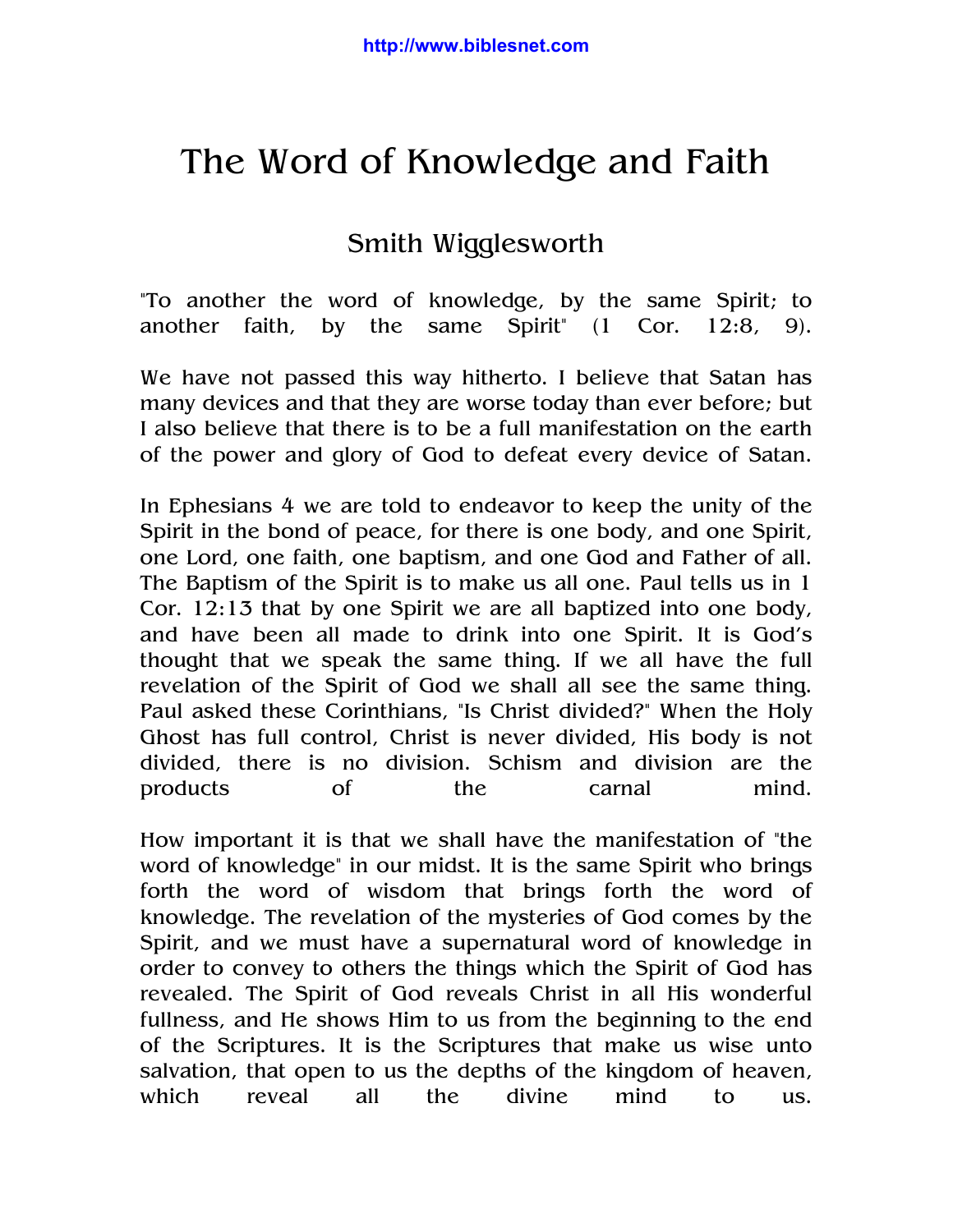There are thousands of people who read and study the Word of God. But it is not quickened to them. The Bible is a dead letter except by the Spirit. The Word of God can never be vital and powerful in us except by the Spirit. The words that Christ spoke were not just dead words but they were spirit and life. And so it is the thought of God that a living word, a word of truth, the word of God, a supernatural word of knowledge, shall come forth from us through the power of the Spirit of God. It is the Holy Ghost who will bring forth utterances from our lips and a divine revelation of all the mind of God.

The child of God ought to thirst for the Word. He should know nothing else but the Word, and should know nothing among men save Jesus. "Man shall not live by bread alone, but by every word which proceedeth out of the mouth of God." It is as we feed on the Word and meditate on the message it contains, that the Spirit of God can vitalize that which we have received, and bring forth through us the word of knowledge that will be as full of power and life, as when He, the Spirit of God, moved upon holy men of old and gave them these inspired Scriptures. They were all inbreathed of God as they came forth at the beginning, and through the same Spirit they should come forth from us vitalized, living, powerful and sharper than any two-edged sword.

With the gifts of the Spirit should come the fruit of the Spirit. With wisdom we should have love, with knowledge we should have joy, and with the third gift, faith, we should have the fruit of peace. Faith is always accompanied by peace. Faith always rests. Faith laughs at impossibilities. Salvation is by faith, through grace, and it is the gift of God. We are kept by the power of God through faith. God gives faith and nothing can take it away. By faith we have power to enter into the wonderful things of God. There are three positions of faith; saving faith, which is the gift of God; the faith of the Lord Jesus; and the gift of faith. You will remember the word of the Lord Jesus Christ given to .Paul, to which he refers in the 26th of Acts, where the Lord commissioned him to go to the Gentiles, "to open their eyes, and to turn them from darkness unto light, and from the power of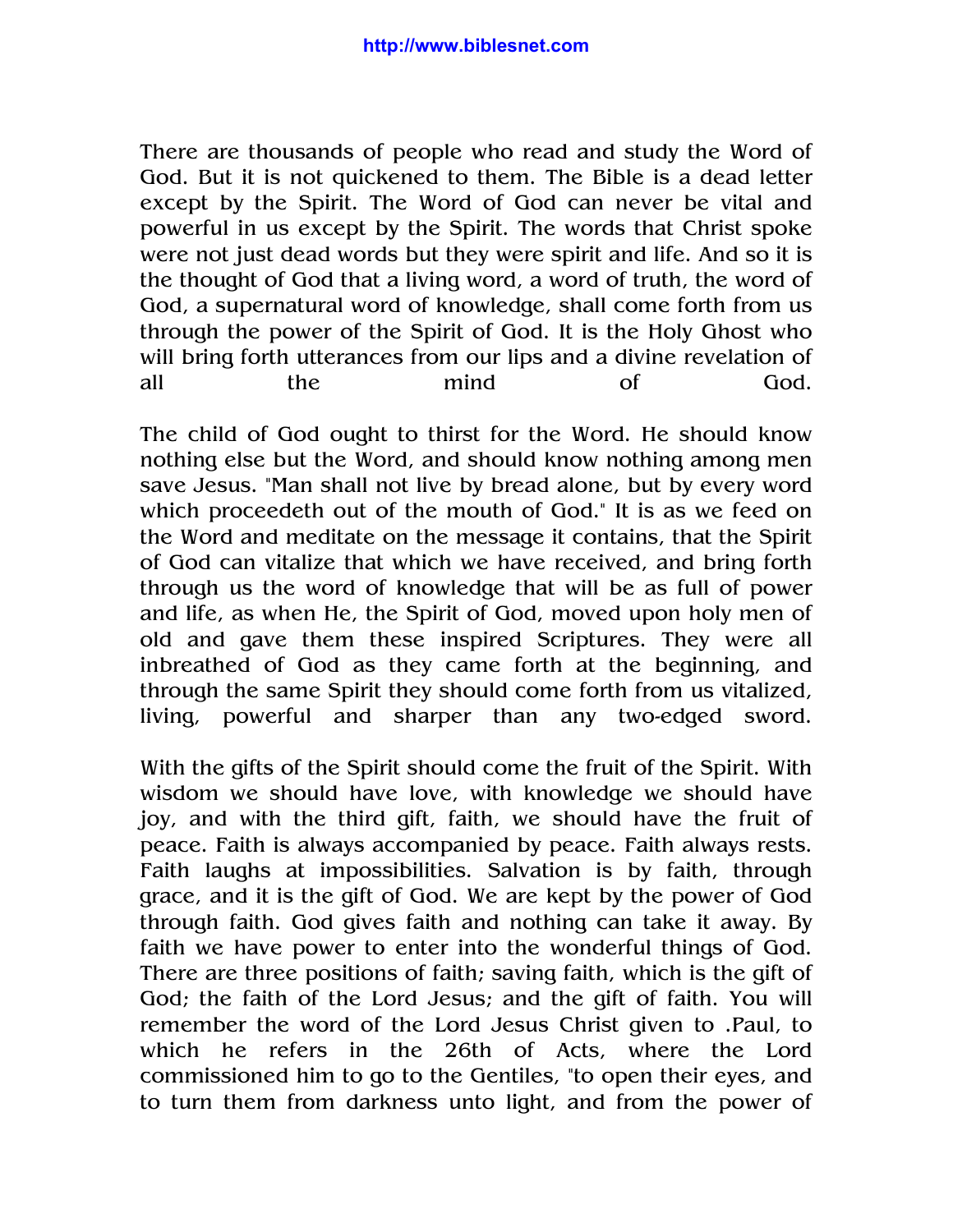Satan unto God, that they may receive forgiveness of sins, and inheritance among them `'WHICH ARE SANCTIFIED BY FAITH THAT IS IN. ME."

Oh, this wonderful faith of the Lord Jesus. Your faith comes to an end. How many times I have been to the place where I have had to tell the Lord, "I have used all the faith I have," and then He has placed His own faith within me.

One of our workers said to me at Christmas time, "Wigglesworth, I never was so near the end of my purse in my life." I replied, "Thank God, you are just at the opening of God's treasures." It is when we are at the end of our own, that we can enter into the riches of God's resources. It is when we possess nothing, that we can possess all things.

The Lord will always meet you when you are on the line of living faith. I was in Ireland at one time and went to a house and said to the lady who came to the door, "Is Brother Wallace here?" She replied, "Oh, he has gone to Bangor, but God has sent you here for me. I need you. Come in." She told me her husband was a deacon of the Presbyterian Church. She had herself received the Baptism while she was a member of the Presbyterian Church, but they did not accept it as from God. The people of the church said to her husband, "This thing cannot go on. We don't want you to be deacon any longer, and your wife is not wanted in the church." The man was very enraged and he became incensed against his wife. It seemed as though an evil spirit possessed him, and the home that had once been peaceful became very terrible: At last he left home and left no money behind him, and the woman asked me what should she do.

We went to prayer and before we had prayed five minutes the woman was mightily filled with the Holy Ghost. I said to her, "Sit down and let me talk to you. Are you often in the Spirit like this?" She said. "Yes, and what could I do without the Holy Ghost now?" I said to her, "The situation is yours. The Word of God says that you have power to sanctify your husband. Dare to believe the Word of God. Now the first thing we must do is to pray that your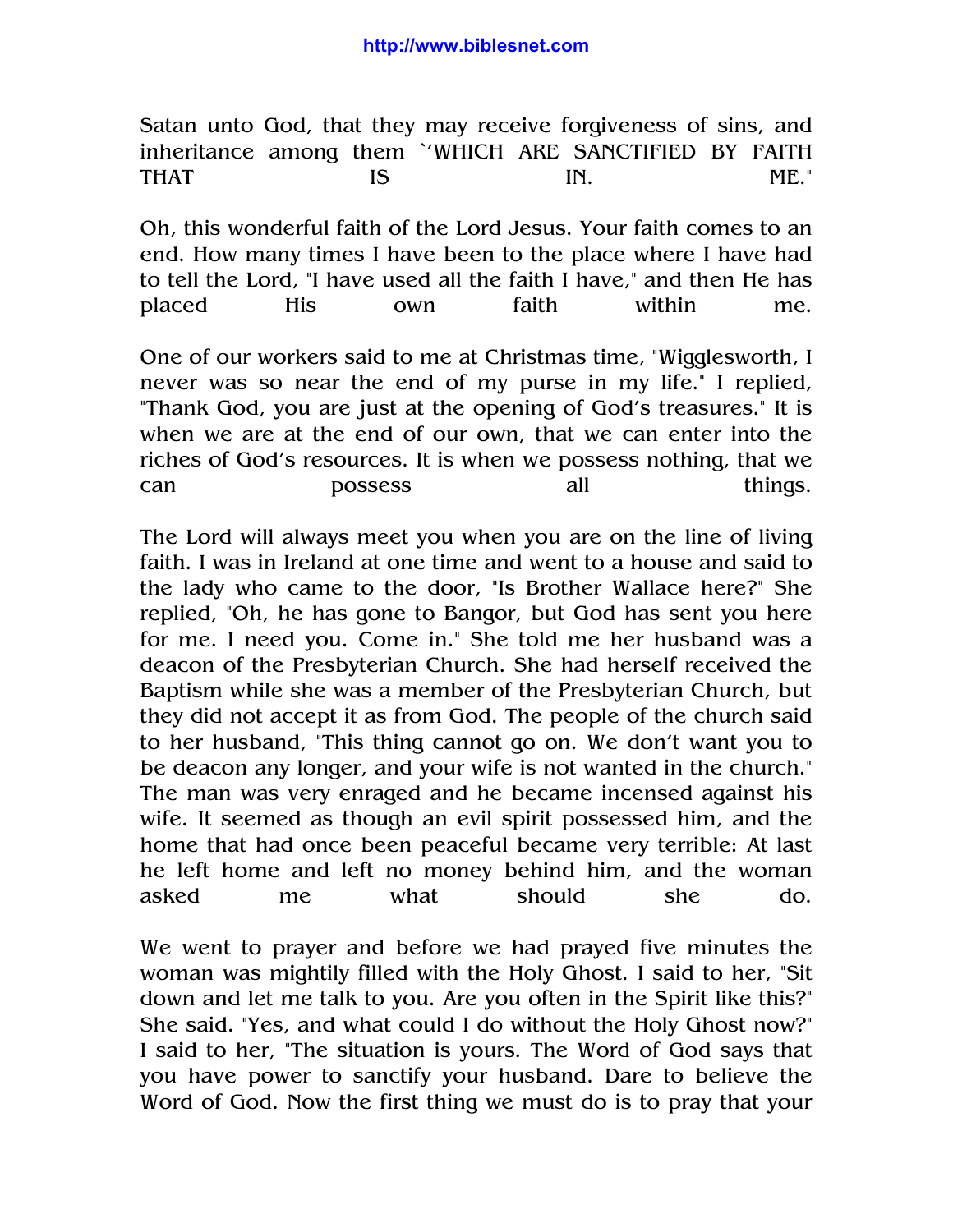husband come back tonight." She said, "I know he won't." I said, "If we agree together, it is done." She said, "I will agree." I said to her, "When he comes home show him all possible love, lavish everything upon him. If he won't hear what you have to say, let him go to bed. The situation is yours. Get down before God and claim him for the Lord. Get into the glory just as you have got in today, and as the Spirit of God prays through you, you will find that God will grant all the desires of your heart."

A month later I saw this sister at a convention. She told how her husband came home that night and that he went to bed, but she prayed right through to victory and then laid her hands upon him. The moment she laid hands upon him he cried out for mercy. The Lord saved him and baptized him in the Holy Spirit. The power of God is beyond all our conception. The trouble is that we do not have the power of God in a full manifestation because of our finite thoughts, but as we go on and let God have His way, there is no limit to what our limitless God will do in response to a limitless faith. But you will never get anywhere except you are in constant pursuit of all the power of God.

One day when I came home from our open-air meeting at eleven o'clock I found that my wife was out. I asked, "Where is she?" I was told that she was down at Mitchell's. I had seen Mitchell that day and knew that he was at the point of death. I knew that it was impossible for him to survive the day unless the Lord undertook.

There are many who let down in sickness and do not take hold of the life of the Lord Jesus Christ that is provided for them. I was taken to see a woman who was dying and said to her, "How are things with you?" She answered, "I have faith, I believe." I said, "You know that you have not faith, you know that you are dying. It is not faith that you have, it is language." There is a difference between language and faith. I saw that she was in the hands of the devil. There was no possibility of life until he was removed from the premises. I hate the devil, and I laid hold of the woman and shouted, "Come out, you devil of death. I command you to come out in the name of Jesus." In one minute she stood on her feet in the in victory.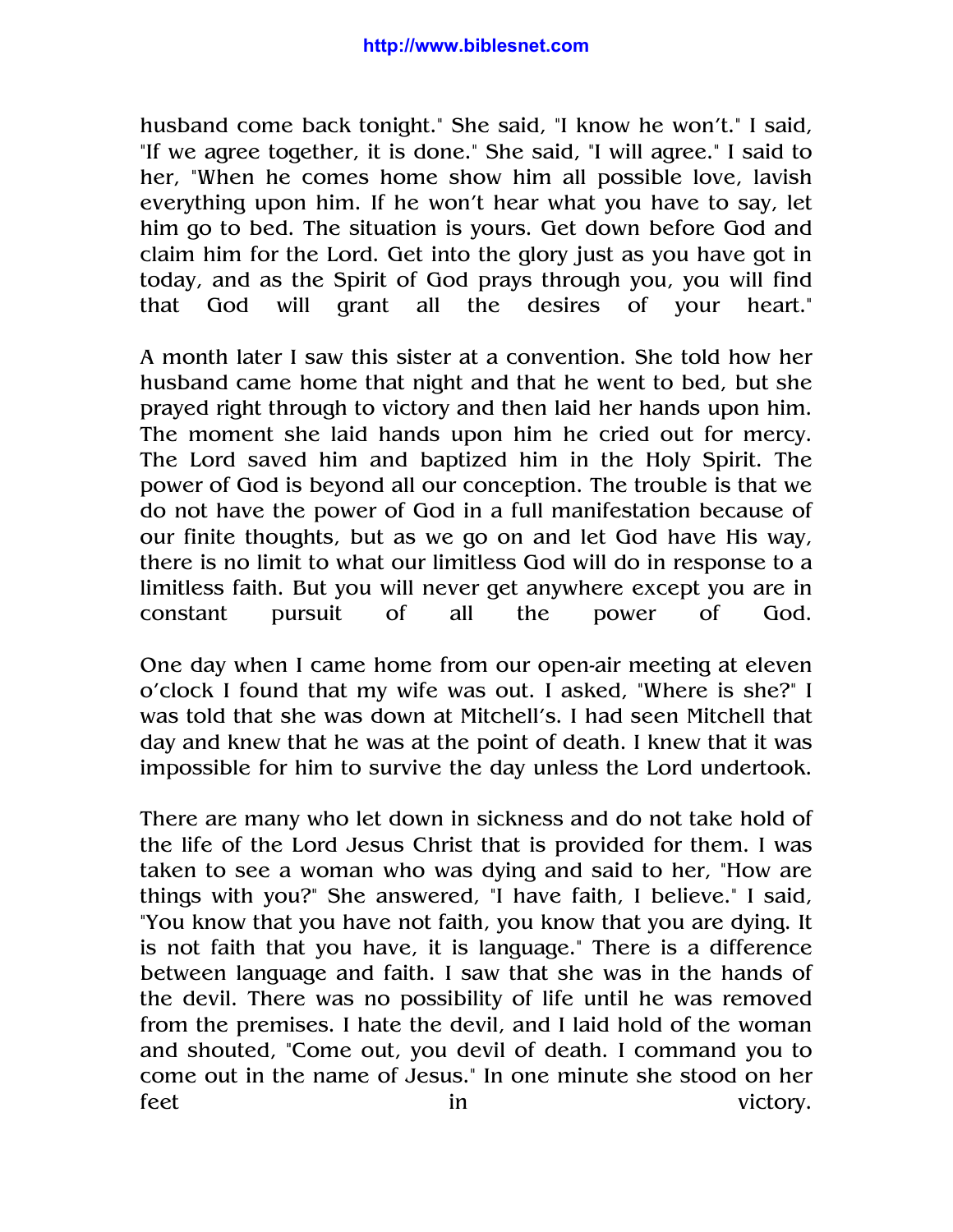But to return to the case of Brother Mitchell, I hurried down to the house, and as I got near I heard terrible screams. I knew that something had happened. I passed Mrs. Mitchell on the staircase and asked, "What is up?" She replied, "He is gone! He is gone!" I just passed her and went into the room, and immediately I saw that Mitchell had gone. I could not understand it, but I began to pray. My wife was always afraid that I would go too far, and she laid hold of ma and said, "Don't, Dad! Don't you see that he is dead?" I continued to pray and my wife continued to cry out to me, "Don't, Dad. Don't you see that he is dead?" But I continued praying. I got as far as I could with my o-,vn faith, and then God laid hold of me. Oh, it was such a laying hold that I could believe for anything. The faith of the Lord Jesus laid hold of me and a solid peace came into my heart. I shouted, "He lives! He lives! He lives!" And he is living today. There is a difference between our faith and the faith of the Lord Jesus. The faith of the Lord Jesus is needed. We must change faith from time to time. Your faith may get to a place where it wavers. The faith of Christ never wavers. When you have that faith the thing is finished. When you have that faith you will never look at things as they are, you will see the things of nature give way to the things of the Spirit, you will see the temporal swallowed up in the eternal.

I was at a camp meeting in Cazadero, California, several years ago, and a remarkable thing happened. A man came there who was stone deaf. I prayed for him and I knew that God had healed hint. Then came the test. He would always move his chair up to the platform, and every time I got up to speak he would get up as close as he could and strain his ears to catch what I had to say. The devil said, "It isn't done." I declared, "It is done." This went on for three weeks and then the manifestation came and he could hear distinctly sixty yards away. When his ears were opened he thought it was so great that he had to stop the meeting and tell everybody about it. I met him in Oakland recently and he was hearing perfectly. As we remain steadfast and unmovable on the ground of faith, we shall see what we believe for in perfect manifestation.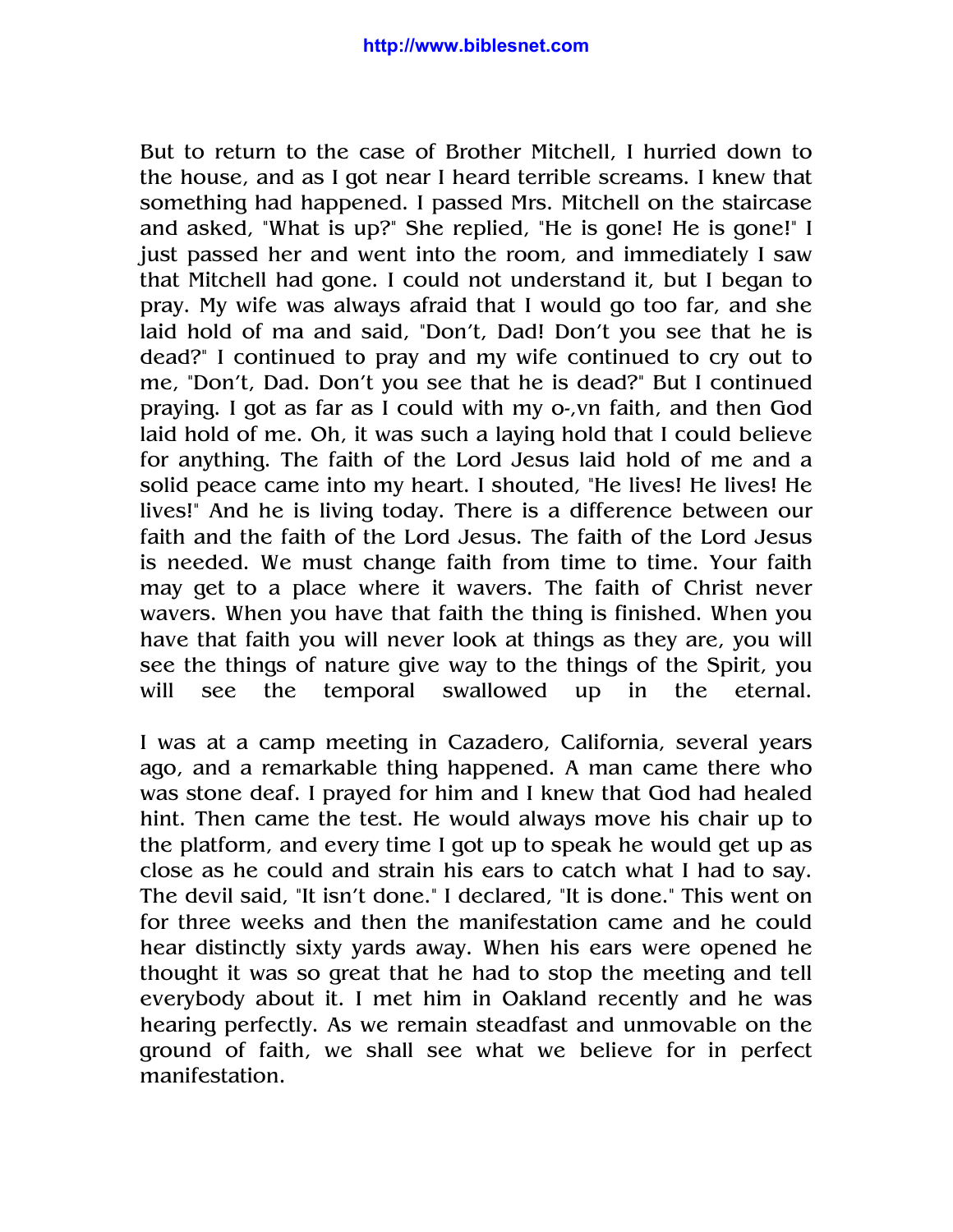People say to me, "Have you not the gift of faith?" I say that it is an important gift, but what is still more important is for us every moment to be making an advancement in God. Looking at the Word of God today I find that its realities are greater to me today than they were yesterday. It is the most sublime, joyful truth that God brings an enlargement. Always an enlargement. There is nothing dead, dry or barren in this life of the Spirit; God is always moving us on to something higher, and as we move on in the Spirit our faith will always rise to the occasion as different circumstances arise.

This is how the gift of faith is manifested. You see an object and you know that your own faith is nothing in the case. The other day I was in San Francisco. I sat on a car and saw a boy in great agony on the street. I said, "Let me get out." I rushed to where the boy was. He was in agony through cramp of the stomach. I put my hands on his stomach in the name of Jesus. The boy jumped, and stared at me with astonishment. He found himself instantly free. The gift of faith dared in the face of everything. It is as we are in the Spirit that the Spirit of God will operate this gift anywhere and at any time.

When the Spirit of God is operating this gift within a man, He causes him to know what God is going to do. When the man with the withered hand was in the synagogue, Jesus got all the people to look to see what would happen. The gift of faith always knows the results. He said to the man, "Stretch forth thine hand." His word had creative force. He was not living on the line of speculation. He spoke and something happened. He spake at the beginning and the world came into being. He speaks today and these things have to come to pass. He is the Son of God and came to bring us into sonship. He was the firstfruit of the resurrection and He calls us to be firstfruits, to be the same kind of fruit like to Himself.

There is an important point here. You cannot have the gifts by mere human desire. The Spirit of God distributes them severally as He will. God cannot trust some with the gift, but some who have a lowly, broken, contrite heart He can trust. One day I was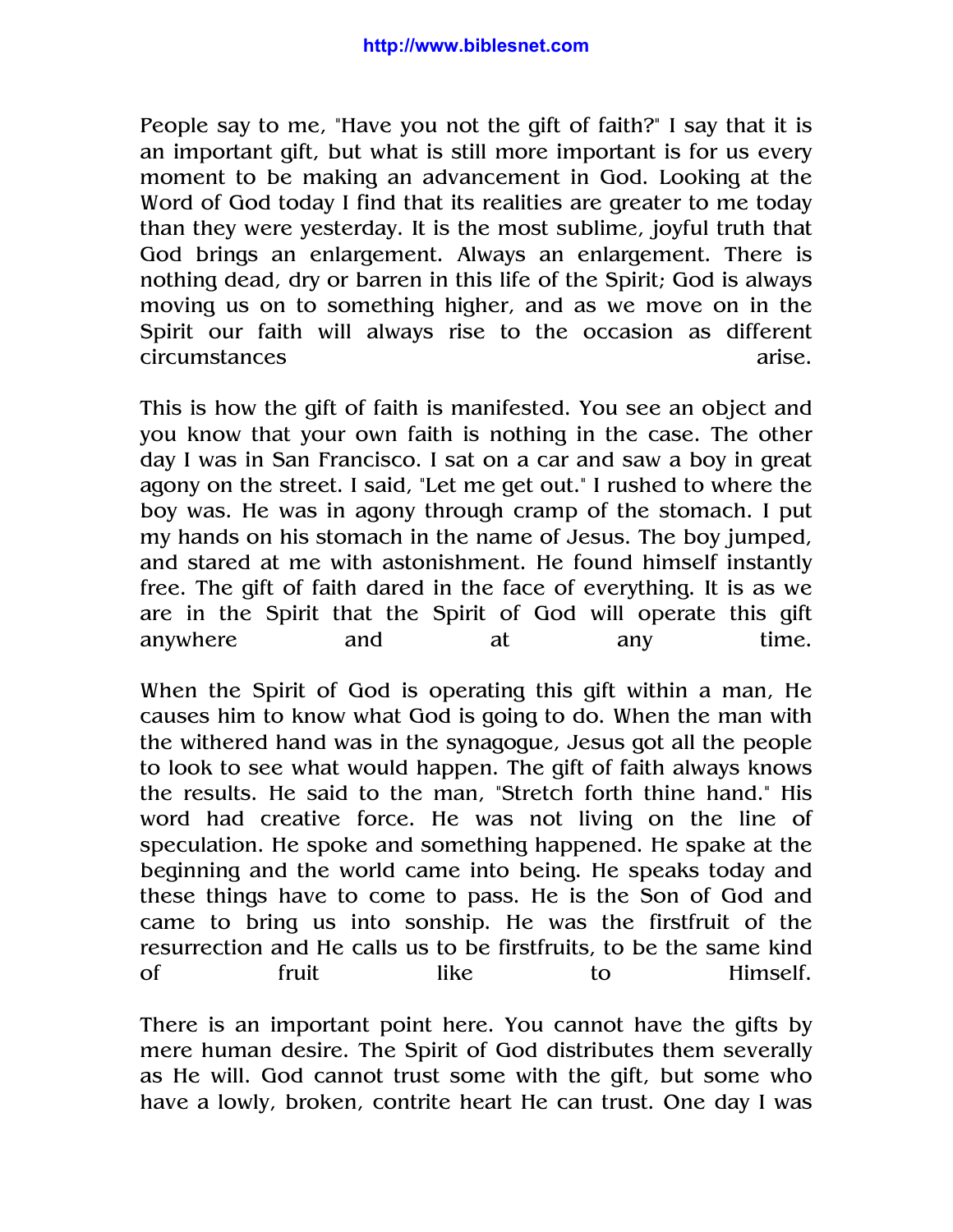in a meeting where there were a lot of doctors and eminent men, and many ministers. It was at a convention, and the power of God fell on the meeting. One humble little girl that waited at table opened her being to the Lord and was immediately filled with the Holy Ghost and began to speak in tongues. All these 'big men stretched their necks and looked up to see what was happening and were saying, "Who is it?" Then they learned it was "the servant!" Nobody received but "the servant!" These things are hidden and kept back from the wise and prudent, but the little children, the lowly ones, are the ones that receive. We cannot have faith if we have honor one of another. A man who is going on with God won't accept honor from his fellow beings. God honors the man of a broken, contrite spirit. How shall I get there? So many people want to do great things, and to be seen doing them, but the one that God will use is the one that is willing to be hidden. My Lord Jesus never said He could do things, but He did them. When that funeral procession was coming up from Nain with the widow's son carried upon the bier, He made them lay it down. He spoke the word, "Arise!" and gave the son back to the widow. He had compassion for her. And you and I will never do anything except on the line of compassion. We shall never be able to remove the cancer until we are immersed so deeply into the power of the Holy Ghost, that the compassion of Christ is moving through through us.

I find that, in all my Lord did, He said that He did not do it, but that another in Him did the work. What a holy submission! He was just an instrument for the glory of God. Have we reached a place where we dare to be trusted with the gift? I see in 1 Corinthians 13 that if I have faith to remove mountains and have not charity, all is a failure. When my love is so deepened in God that I only move for the glory of God, that I only seek the glory of God, then the gifts can be made manifest. God wants to be manifested, and to manifest His glory to humble spirits.

A faint heart can never have a gift. There are two things essential; first, love, and second, determination, a boldness of faith that will cause God to fulfill His word. When I was baptized I had a wonderful time and had utterance in the Spirit, but for some time